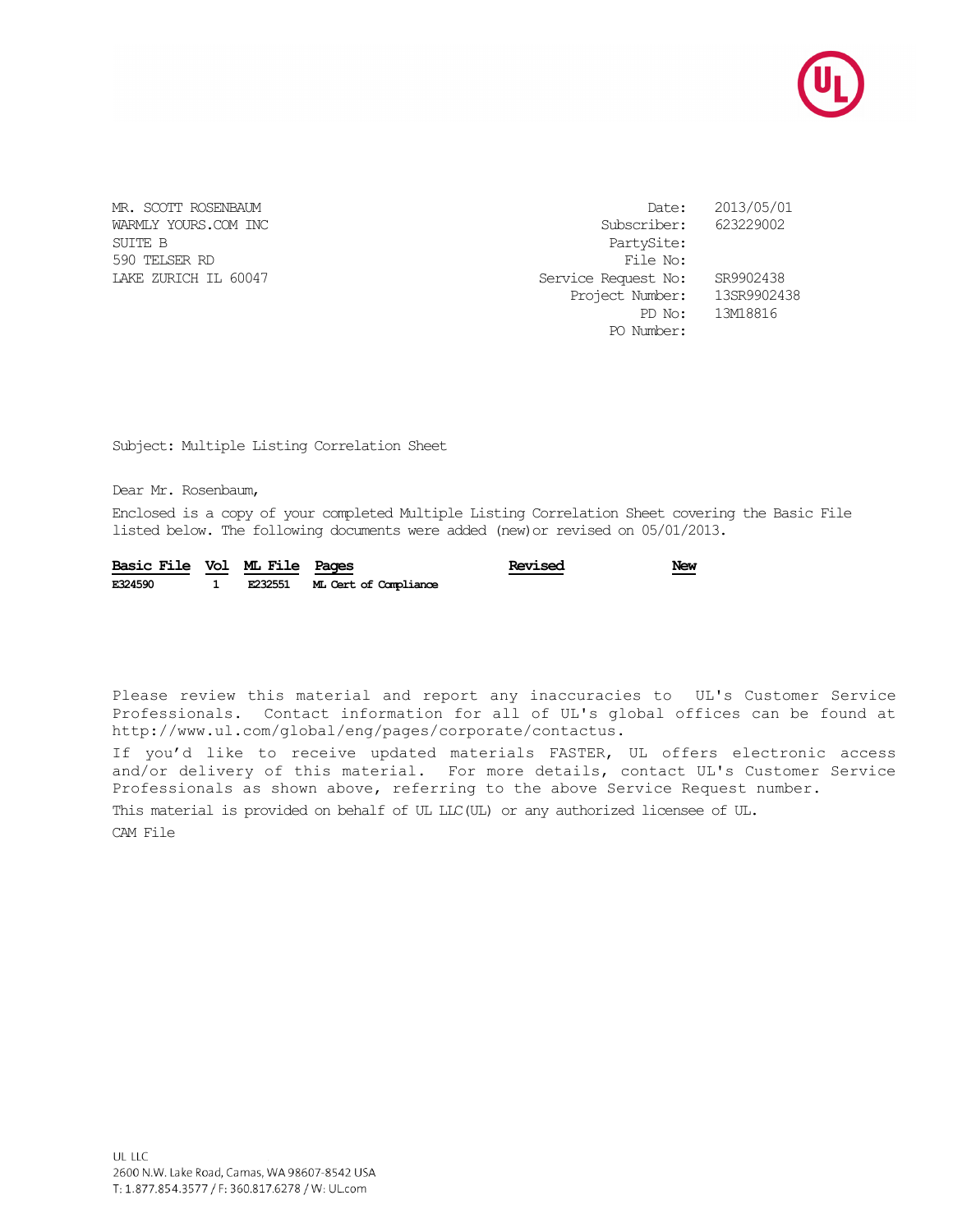## **CERTIFICATE OF COMPLIANCE**

**Certificate Number** 20130501-E232551 **Report Reference** E232551-20111208 **Issue Date** 2013-MAY-01

| <b>Issued to:</b> | WARMLY YOURS.COM INC      |  |  |  |
|-------------------|---------------------------|--|--|--|
|                   | <b>SUITE B</b>            |  |  |  |
|                   | 590 TELSER RD             |  |  |  |
|                   | LAKE ZURICH, IL 60047 USA |  |  |  |
|                   |                           |  |  |  |

**This is to certify that representative samples of**

Radiant Heating Equipment See following page for list of models

Have been investigated by UL in accordance with the Standard(s) indicated on this Certificate.

**Standard(s) for Safety:** Electric Space Heating Cables, UL 1673 Outline of Investigation for Electric Heating Products for Installation Under Floor Coverings, UL 1683 Electric Radiant Heating Panels and Heating Panel Sets, UL 1693 Requirements for Electrical Resistance Heating Cables and Heating Devices Sets, CSA C22.2 NO. 130-03 **Additional Information:** See the UL Online Certifications Directory at [www.ul.com/database](http://www.ul.com/database) for additional information

Only those products bearing the UL Listing Mark for the US and Canada should be considered as being covered by UL's Listing and Follow-Up Service meeting the appropriate requirements for US and Canada.

The UL Listing Mark for the US and Canada generally includes: the UL in a circle symbol with "C" and "US" identifiers: c(U) us the word "LISTED"; a control number (may be alphanumeric) assigned by UL; and the product category name (product identifier) as indicated in the appropriate UL Directory.

Look for the UL Listing Mark on the product.

William R. Carney

**William Report UL LLC** 



Any information and documentation involving UL Mark services are provided on behalf of UL LLC (UL) or any authorized licensee of UL. For questions, please<br>contact a local UL Customer Service Representative at www.ul.com/co